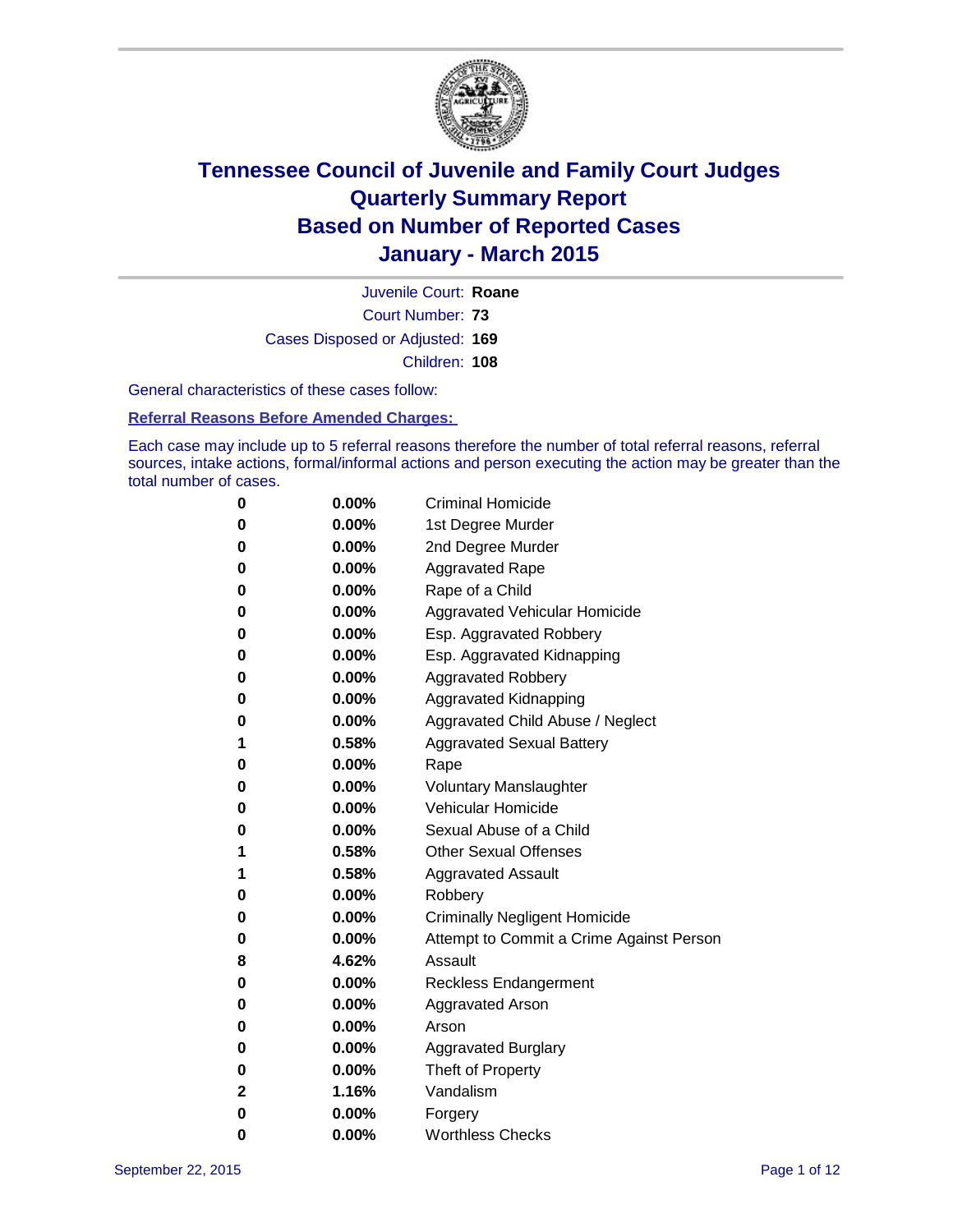

Court Number: **73** Juvenile Court: **Roane** Cases Disposed or Adjusted: **169** Children: **108**

#### **Referral Reasons Before Amended Charges:**

Each case may include up to 5 referral reasons therefore the number of total referral reasons, referral sources, intake actions, formal/informal actions and person executing the action may be greater than the total number of cases.

| 1           | 0.58%    | Illegal Possession / Fraudulent Use of Credit / Debit Cards |
|-------------|----------|-------------------------------------------------------------|
| 0           | $0.00\%$ | <b>Burglary</b>                                             |
| 0           | 0.00%    | Unauthorized Use of a Vehicle                               |
| 0           | 0.00%    | <b>Cruelty to Animals</b>                                   |
| 0           | 0.00%    | Sale of Controlled Substances                               |
| 2           | 1.16%    | <b>Other Drug Offenses</b>                                  |
| 0           | 0.00%    | Possession of Controlled Substances                         |
| 0           | 0.00%    | <b>Criminal Attempt</b>                                     |
| 2           | 1.16%    | Carrying Weapons on School Property                         |
| 0           | 0.00%    | Unlawful Carrying / Possession of a Weapon                  |
| 0           | 0.00%    | <b>Evading Arrest</b>                                       |
| 0           | 0.00%    | Escape                                                      |
| 0           | 0.00%    | Driving Under Influence (DUI)                               |
| 3           | 1.73%    | Possession / Consumption of Alcohol                         |
| $\mathbf 2$ | 1.16%    | Resisting Stop, Frisk, Halt, Arrest or Search               |
| 0           | 0.00%    | <b>Aggravated Criminal Trespass</b>                         |
| 0           | 0.00%    | Harassment                                                  |
| 0           | 0.00%    | Failure to Appear                                           |
| 1           | 0.58%    | Filing a False Police Report                                |
| 0           | $0.00\%$ | Criminal Impersonation                                      |
| 0           | 0.00%    | <b>Disorderly Conduct</b>                                   |
| 0           | 0.00%    | <b>Criminal Trespass</b>                                    |
| 0           | 0.00%    | <b>Public Intoxication</b>                                  |
| 0           | 0.00%    | Gambling                                                    |
| 0           | $0.00\%$ | Traffic                                                     |
| 0           | 0.00%    | <b>Local Ordinances</b>                                     |
| 0           | 0.00%    | Violation of Wildlife Regulations                           |
| 0           | 0.00%    | Contempt of Court                                           |
| 1           | 0.58%    | Violation of Probation                                      |
| 0           | 0.00%    | Violation of Aftercare                                      |
| 7           | 4.05%    | <b>Unruly Behavior</b>                                      |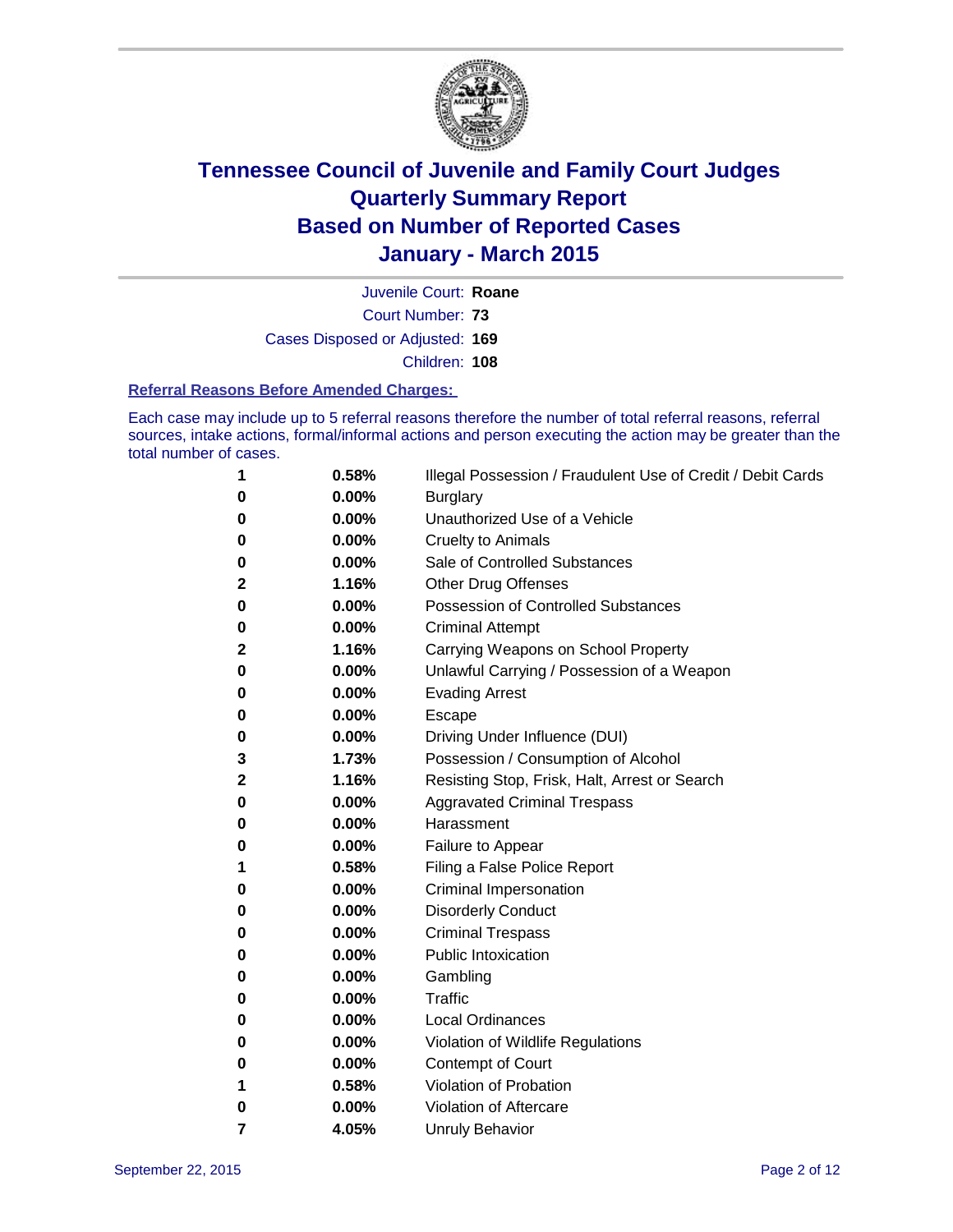

Court Number: **73** Juvenile Court: **Roane** Cases Disposed or Adjusted: **169** Children: **108**

#### **Referral Reasons Before Amended Charges:**

Each case may include up to 5 referral reasons therefore the number of total referral reasons, referral sources, intake actions, formal/informal actions and person executing the action may be greater than the total number of cases.

| 40  | 23.12%   | Truancy                                |
|-----|----------|----------------------------------------|
| 1   | 0.58%    | In-State Runaway                       |
| 1   | 0.58%    | Out-of-State Runaway                   |
| 10  | 5.78%    | Possession of Tobacco Products         |
| 0   | 0.00%    | Violation of a Valid Court Order       |
| 4   | 2.31%    | <b>Violation of Curfew</b>             |
| 0   | 0.00%    | Sexually Abused Child                  |
| 0   | 0.00%    | <b>Physically Abused Child</b>         |
| 0   | 0.00%    | Dependency / Neglect                   |
| 0   | 0.00%    | <b>Termination of Parental Rights</b>  |
| 0   | 0.00%    | <b>Violation of Pretrial Diversion</b> |
| 0   | 0.00%    | Violation of Informal Adjustment       |
| 83  | 47.98%   | <b>Judicial Review</b>                 |
| 0   | 0.00%    | <b>Administrative Review</b>           |
| 0   | 0.00%    | <b>Foster Care Review</b>              |
| 0   | 0.00%    | Custody                                |
| 0   | 0.00%    | Visitation                             |
| 0   | 0.00%    | Paternity / Legitimation               |
| 0   | $0.00\%$ | <b>Child Support</b>                   |
| 0   | 0.00%    | <b>Request for Medical Treatment</b>   |
| 0   | 0.00%    | <b>Consent to Marry</b>                |
| 2   | 1.16%    | Other                                  |
| 173 | 100.00%  | <b>Total Referrals</b>                 |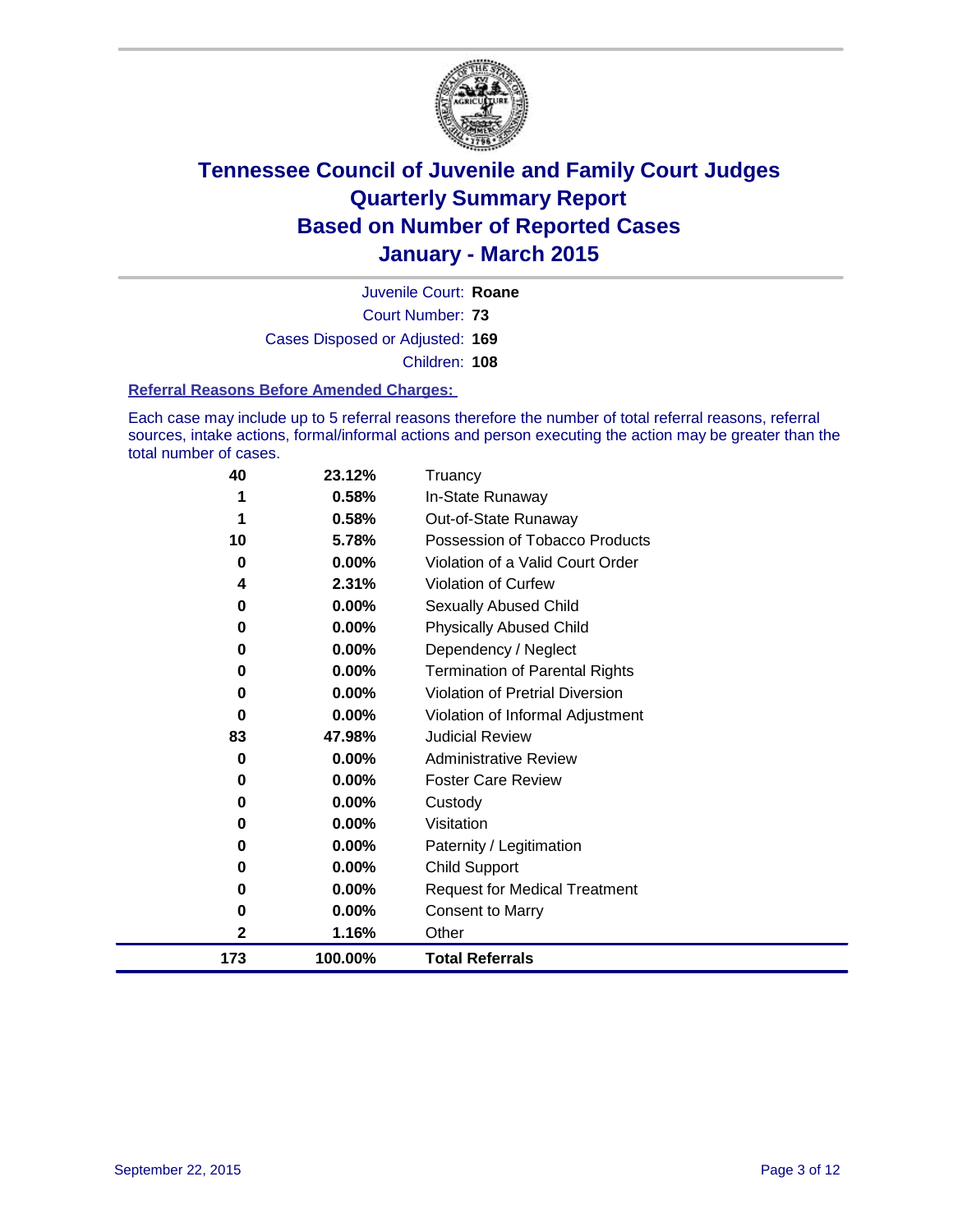

|                            |                                 |          | Juvenile Court: Roane |  |  |  |
|----------------------------|---------------------------------|----------|-----------------------|--|--|--|
|                            | Court Number: 73                |          |                       |  |  |  |
|                            | Cases Disposed or Adjusted: 169 |          |                       |  |  |  |
|                            |                                 |          | Children: 108         |  |  |  |
| <b>Referral Sources: 1</b> |                                 |          |                       |  |  |  |
|                            | 37                              | 21.39%   | Law Enforcement       |  |  |  |
|                            | 3                               | 1.73%    | Parents               |  |  |  |
|                            | 1                               | 0.58%    | Relatives             |  |  |  |
|                            | 0                               | $0.00\%$ | Self                  |  |  |  |
|                            | 47                              | 27.17%   | School                |  |  |  |
|                            | 0                               | $0.00\%$ | <b>CSA</b>            |  |  |  |
|                            | 1                               | 0.58%    | DCS                   |  |  |  |

| 37  | 21.39%   | Law Enforcement                   |
|-----|----------|-----------------------------------|
| 3   | 1.73%    | Parents                           |
|     | 0.58%    | Relatives                         |
| 0   | 0.00%    | Self                              |
| 47  | 27.17%   | School                            |
| 0   | 0.00%    | <b>CSA</b>                        |
|     | 0.58%    | <b>DCS</b>                        |
| 0   | 0.00%    | <b>Other State Department</b>     |
| 0   | 0.00%    | <b>District Attorney's Office</b> |
| 84  | 48.55%   | <b>Court Staff</b>                |
| 0   | $0.00\%$ | Social Agency                     |
| 0   | $0.00\%$ | <b>Other Court</b>                |
| 0   | $0.00\%$ | Victim                            |
| 0   | $0.00\%$ | Child & Parent                    |
| 0   | $0.00\%$ | Hospital                          |
| 0   | 0.00%    | Unknown                           |
| 0   | $0.00\%$ | Other                             |
| 173 | 100.00%  | <b>Total Referral Sources</b>     |

### **Age of Child at Referral: 2**

| 0  | $0.00\%$ | Unknown            |
|----|----------|--------------------|
| 0  | $0.00\%$ | Ages 19 and Over   |
| 17 | 15.74%   | Ages 17 through 18 |
| 29 | 26.85%   | Ages 15 through 16 |
| 28 | 25.93%   | Ages 13 through 14 |
| 14 | 12.96%   | Ages 11 through 12 |
| 20 | 18.52%   | Ages 10 and Under  |
|    |          |                    |

<sup>1</sup> If different than number of Referral Reasons (173), verify accuracy of your court's data.

One child could be counted in multiple categories, verify accuracy of your court's data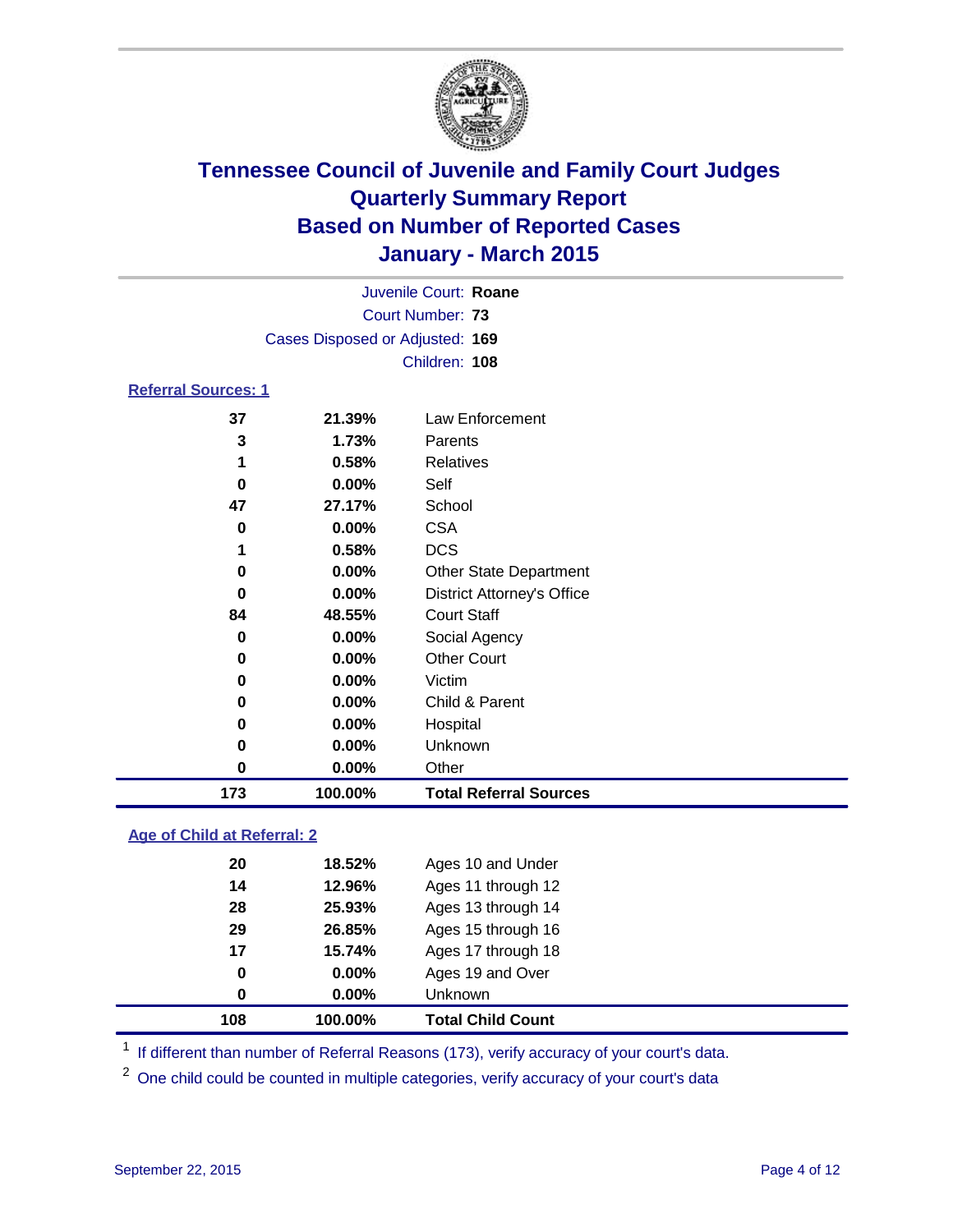

|                                         | Juvenile Court: Roane           |                          |  |  |  |
|-----------------------------------------|---------------------------------|--------------------------|--|--|--|
|                                         |                                 | Court Number: 73         |  |  |  |
|                                         | Cases Disposed or Adjusted: 169 |                          |  |  |  |
|                                         |                                 | Children: 108            |  |  |  |
| <b>Sex of Child: 1</b>                  |                                 |                          |  |  |  |
| 56                                      | 51.85%                          | Male                     |  |  |  |
| 52                                      | 48.15%                          | Female                   |  |  |  |
| $\bf{0}$                                | 0.00%                           | Unknown                  |  |  |  |
| 108                                     | 100.00%                         | <b>Total Child Count</b> |  |  |  |
| Race of Child: 1                        |                                 |                          |  |  |  |
| 101                                     | 93.52%                          | White                    |  |  |  |
| $\mathbf 2$                             | 1.85%                           | African American         |  |  |  |
| $\bf{0}$                                | 0.00%                           | Native American          |  |  |  |
| 0                                       | 0.00%                           | Asian                    |  |  |  |
| 5                                       | 4.63%                           | Mixed                    |  |  |  |
| $\mathbf 0$                             | 0.00%                           | Unknown                  |  |  |  |
| 108                                     | 100.00%                         | <b>Total Child Count</b> |  |  |  |
| <b>Hispanic Origin: 1</b>               |                                 |                          |  |  |  |
| 1                                       | 0.93%                           | Yes                      |  |  |  |
| 107                                     | 99.07%                          | No                       |  |  |  |
| $\bf{0}$                                | 0.00%                           | Unknown                  |  |  |  |
| 108                                     | 100.00%                         | <b>Total Child Count</b> |  |  |  |
| <b>School Enrollment of Children: 1</b> |                                 |                          |  |  |  |
| 108                                     | 100.00%                         | Yes                      |  |  |  |
| $\bf{0}$                                | 0.00%                           | No                       |  |  |  |
| $\mathbf 0$                             | 0.00%                           | Unknown                  |  |  |  |
| 108                                     | 100.00%                         | <b>Total Child Count</b> |  |  |  |

One child could be counted in multiple categories, verify accuracy of your court's data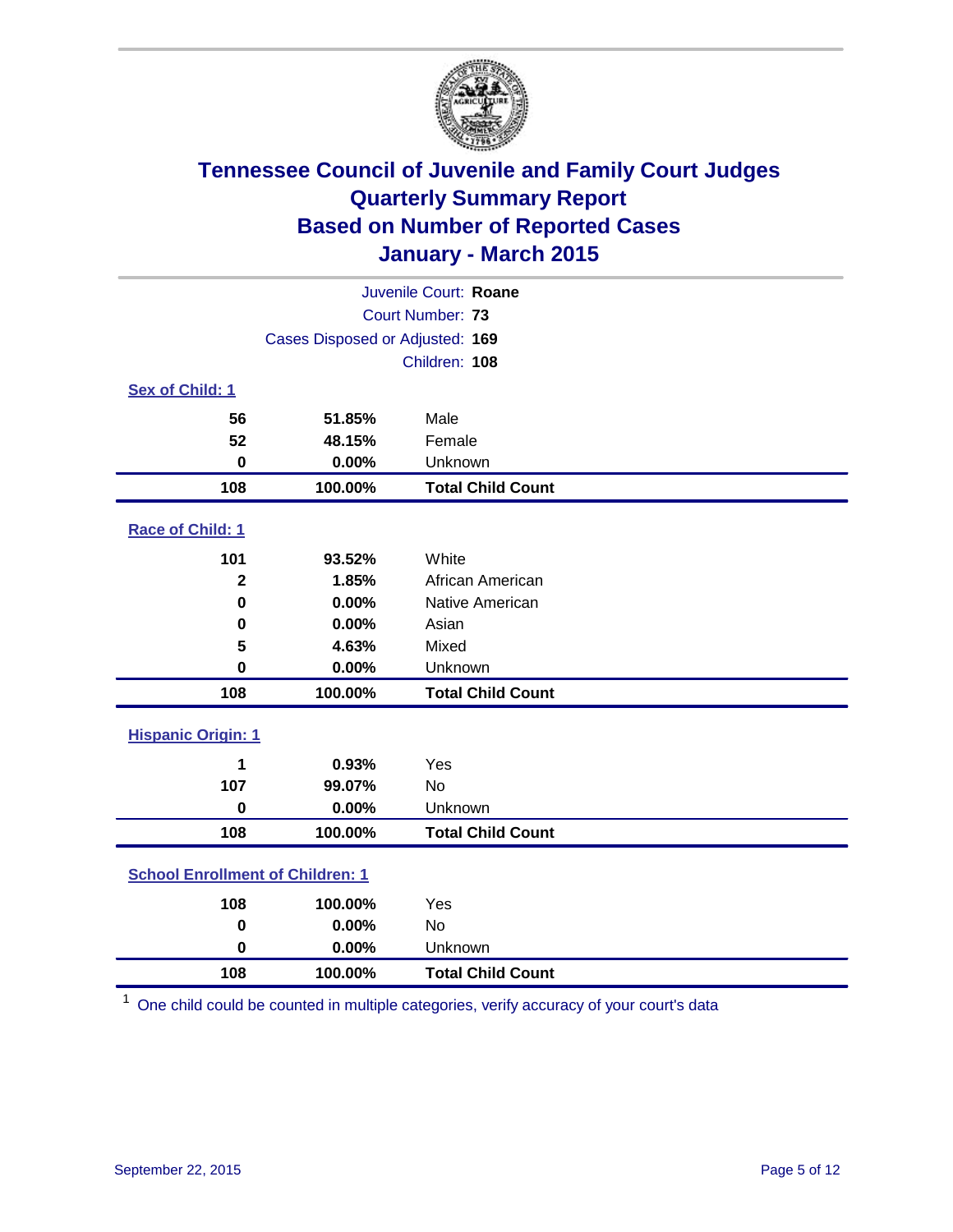

Court Number: **73** Juvenile Court: **Roane** Cases Disposed or Adjusted: **169** Children: **108**

#### **Living Arrangement of Child at Time of Referral: 1**

| 3<br>2.78%<br>0.00%<br>0<br>$0.00\%$<br>0<br>0<br>$0.00\%$ | With Adoptive Parents<br>With Foster Family<br>In a Group Home<br>In a Residential Center    |
|------------------------------------------------------------|----------------------------------------------------------------------------------------------|
|                                                            |                                                                                              |
|                                                            | <b>With Relatives</b>                                                                        |
|                                                            | With Father                                                                                  |
|                                                            | With Mother                                                                                  |
|                                                            | With Father and Stepmother<br>With Mother and Stepfather                                     |
| 27<br>25.00%                                               | With Both Biological Parents                                                                 |
|                                                            | $\mathbf{2}$<br>1.85%<br>$\mathbf{2}$<br>1.85%<br>52<br>48.15%<br>7<br>6.48%<br>12<br>11.11% |

#### **Type of Detention: 2**

| 0   | $0.00\%$ | Non-Secure Placement         |
|-----|----------|------------------------------|
| 0   | $0.00\%$ | Juvenile Detention Facility  |
| 0   | $0.00\%$ | Jail - Complete Separation   |
| 0   | $0.00\%$ | Jail - Partial Separation    |
| 0   | $0.00\%$ | Jail - No Separation         |
| 0   | $0.00\%$ | <b>Psychiatric Hospital</b>  |
| 0   | $0.00\%$ | <b>Unknown</b>               |
| 169 | 100.00%  | Does Not Apply               |
| 0   | $0.00\%$ | Other                        |
| 169 | 100.00%  | <b>Total Detention Count</b> |

<sup>1</sup> One child could be counted in multiple categories, verify accuracy of your court's data

If different than number of Cases (169) verify accuracy of your court's data.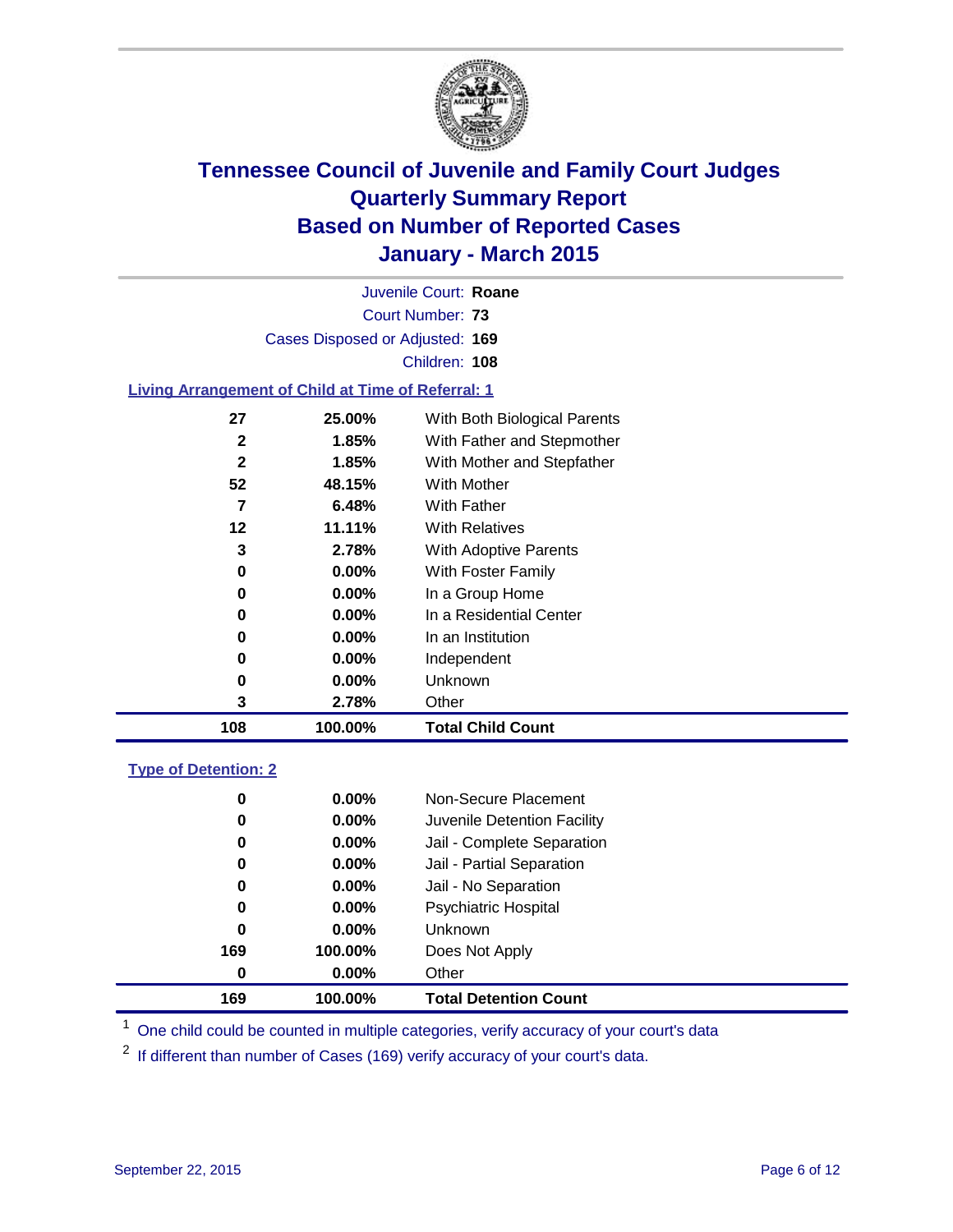

|                                                    | Juvenile Court: Roane           |                                      |  |  |  |
|----------------------------------------------------|---------------------------------|--------------------------------------|--|--|--|
|                                                    |                                 | Court Number: 73                     |  |  |  |
|                                                    | Cases Disposed or Adjusted: 169 |                                      |  |  |  |
| Children: 108                                      |                                 |                                      |  |  |  |
| <b>Placement After Secure Detention Hearing: 1</b> |                                 |                                      |  |  |  |
| 0                                                  | 0.00%                           | Returned to Prior Living Arrangement |  |  |  |
| O                                                  | 0.00%                           | Juvenile Detention Facility          |  |  |  |
| 0                                                  | 0.00%                           | Jail                                 |  |  |  |
| 0                                                  | 0.00%                           | Shelter / Group Home                 |  |  |  |
| 0                                                  | 0.00%                           | <b>Foster Family Home</b>            |  |  |  |
| 0                                                  | 0.00%                           | <b>Psychiatric Hospital</b>          |  |  |  |
| U                                                  | 0.00%                           | Unknown                              |  |  |  |
| 169                                                | 100.00%                         | Does Not Apply                       |  |  |  |
| 0                                                  | 0.00%                           | Other                                |  |  |  |
| 169                                                | 100.00%                         | <b>Total Placement Count</b>         |  |  |  |
| <b>Intake Actions: 2</b>                           |                                 |                                      |  |  |  |
| 80                                                 | 46.24%                          | <b>Petition Filed</b>                |  |  |  |
| $\bf{0}$                                           | 0.00%                           | <b>Motion Filed</b>                  |  |  |  |
| 10                                                 | 5.78%                           | <b>Citation Processed</b>            |  |  |  |
| $\bf{0}$                                           | 0.00%                           | Notification of Paternity Processed  |  |  |  |
| 83                                                 | 47.98%                          | Scheduling of Judicial Review        |  |  |  |
| 0                                                  | 0.00%                           | Scheduling of Administrative Review  |  |  |  |
| 0                                                  | 0.00%                           | Scheduling of Foster Care Review     |  |  |  |
| 0                                                  | 0.00%                           | <b>Unknown</b>                       |  |  |  |
|                                                    |                                 |                                      |  |  |  |
| 0                                                  | 0.00%                           | Does Not Apply                       |  |  |  |

<sup>1</sup> If different than number of Cases (169) verify accuracy of your court's data.

**100.00% Total Intake Count**

<sup>2</sup> If different than number of Referral Reasons (173), verify accuracy of your court's data.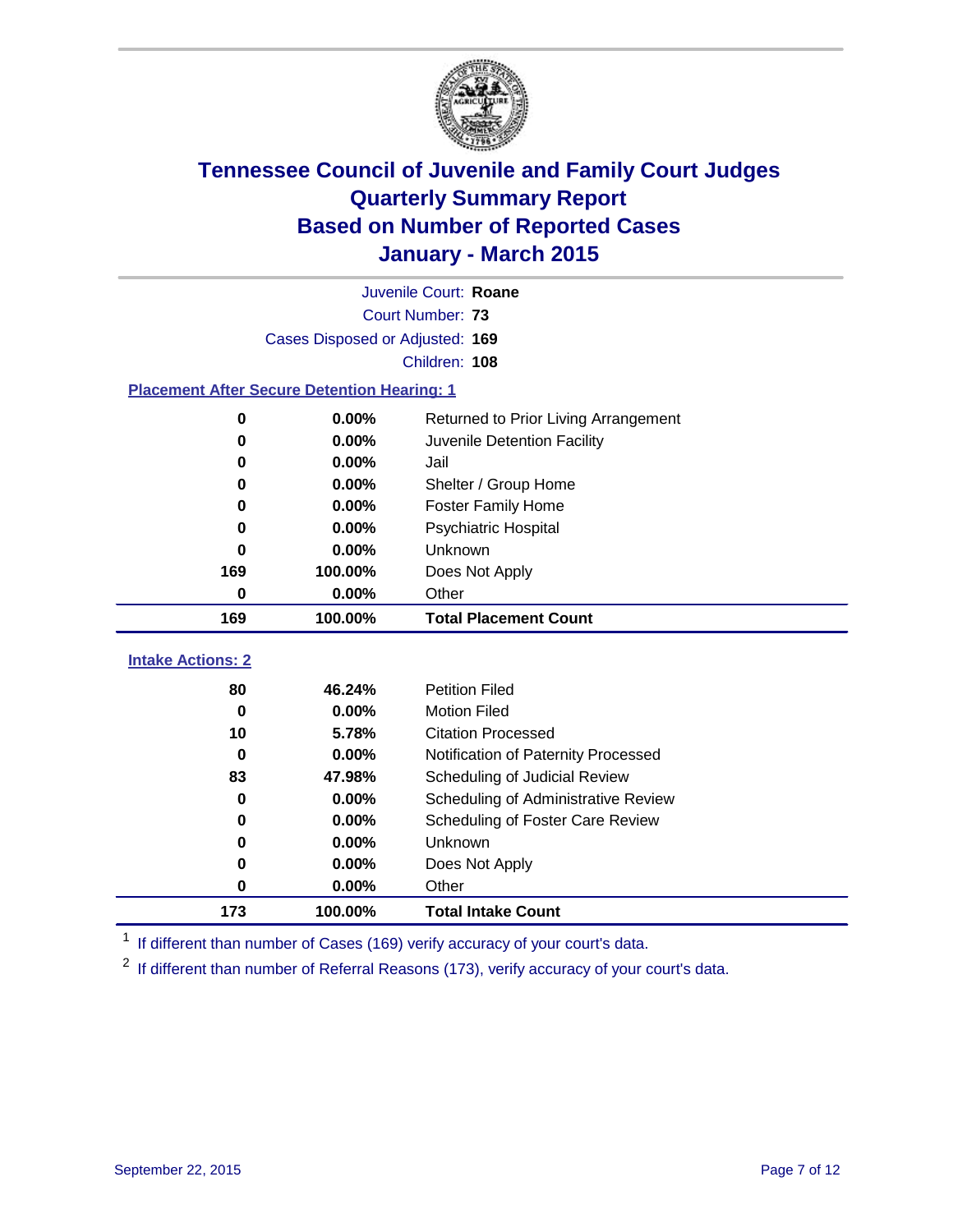

Court Number: **73** Juvenile Court: **Roane** Cases Disposed or Adjusted: **169** Children: **108**

#### **Last Grade Completed by Child: 1**

| $\pmb{0}$ | 0.00%    | Too Young for School         |
|-----------|----------|------------------------------|
| 0         | 0.00%    | Preschool                    |
| 5         | 4.63%    | Kindergarten                 |
| 6         | 5.56%    | 1st Grade                    |
| 0         | 0.00%    | 1st Grade                    |
| 8         | 7.41%    | 2nd Grade                    |
| 0         | 0.00%    | 2nd Grade                    |
| 3         | 2.78%    | 3rd Grade                    |
| $\pmb{0}$ | 0.00%    | 3rd Grade                    |
| 7         | 6.48%    | 4th Grade                    |
| 0         | 0.00%    | 4th Grade                    |
| 7         | 6.48%    | 5th Grade                    |
| 0         | 0.00%    | 5th Grade                    |
| 13        | 12.04%   | 6th Grade                    |
| $\bf{0}$  | 0.00%    | 6th Grade                    |
| 21        | 19.44%   | 7th Grade                    |
| $\pmb{0}$ | 0.00%    | 7th Grade                    |
| 9         | 8.33%    | 8th Grade                    |
| 0         | 0.00%    | 8th Grade                    |
| 15        | 13.89%   | 9th Grade                    |
| 0         | 0.00%    | 9th Grade                    |
| 8         | 7.41%    | 10th Grade                   |
| 5         | 4.63%    | 11th Grade                   |
| $\pmb{0}$ | 0.00%    | 12th Grade                   |
| 0         | 0.00%    | Non-Graded Special Ed        |
| 0         | 0.00%    | GED                          |
| 0         | 0.00%    | Graduated                    |
| 0         | 0.00%    | <b>Never Attended School</b> |
| 1         | 0.93%    | Unknown                      |
| 0         | $0.00\%$ | Other                        |
| 108       | 100.00%  | <b>Total Child Count</b>     |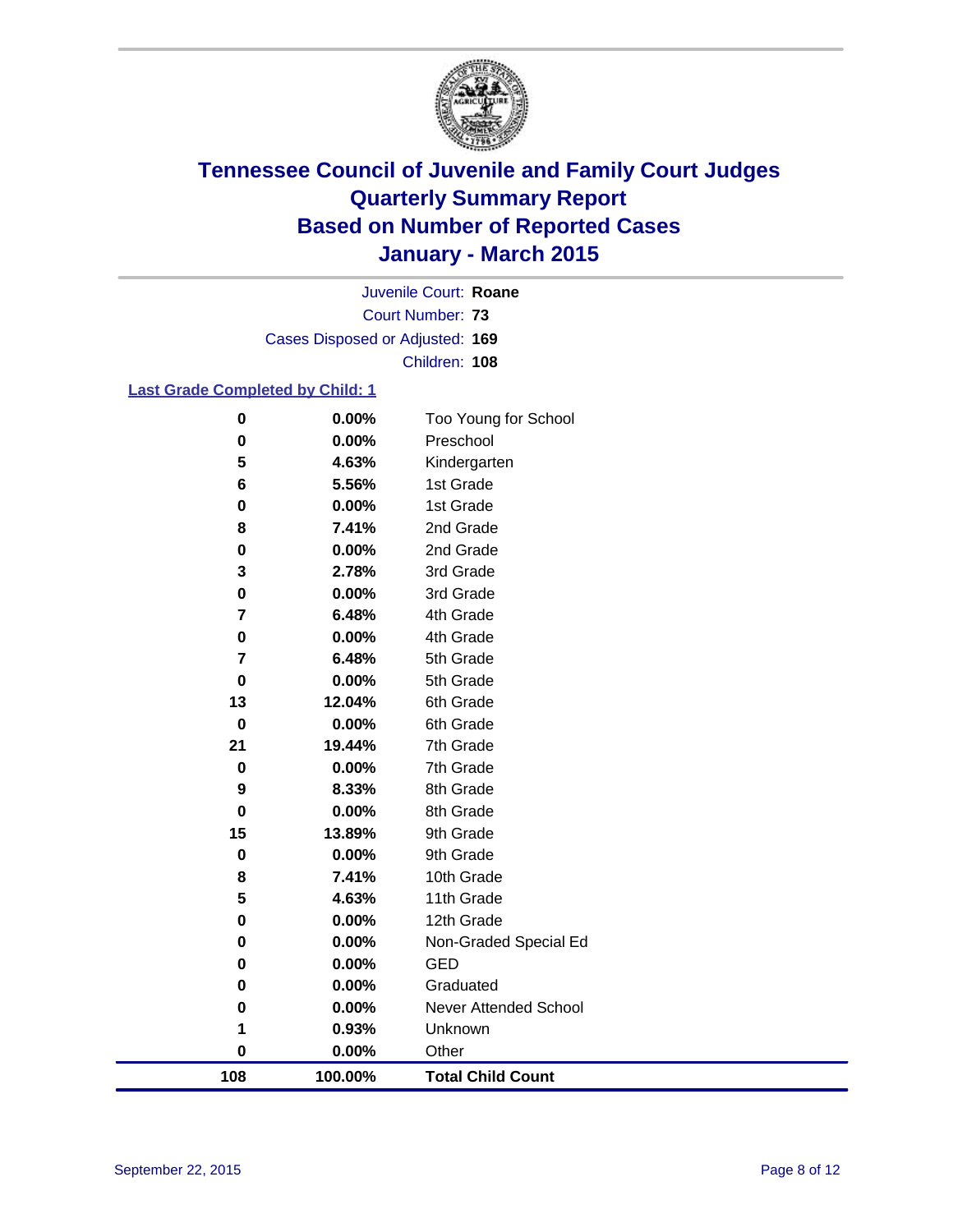

|                                         |         | One child could be counted in multiple categories, verify accuracy of your court's data |  |  |
|-----------------------------------------|---------|-----------------------------------------------------------------------------------------|--|--|
| 108                                     | 100.00% | <b>Total Child Count</b>                                                                |  |  |
| $\mathbf{2}$                            | 1.85%   | Unknown                                                                                 |  |  |
| 97                                      | 89.81%  | No                                                                                      |  |  |
| 9                                       | 8.33%   | Yes                                                                                     |  |  |
| <b>Enrolled in Special Education: 1</b> |         |                                                                                         |  |  |
|                                         |         | Children: 108                                                                           |  |  |
| Cases Disposed or Adjusted: 169         |         |                                                                                         |  |  |
|                                         |         | Court Number: 73                                                                        |  |  |
|                                         |         | Juvenile Court: Roane                                                                   |  |  |

<sup>1</sup> One child could be counted in multiple categories, verify accuracy of your court's data

| 173 | 100.00%  | Judge                     |
|-----|----------|---------------------------|
| 0   | 0.00%    | Magistrate                |
| 0   | 0.00%    | <b>YSO</b>                |
| 0   | 0.00%    | Other                     |
| 0   | $0.00\%$ | Unknown                   |
| 173 | 100.00%  | <b>Total Action Count</b> |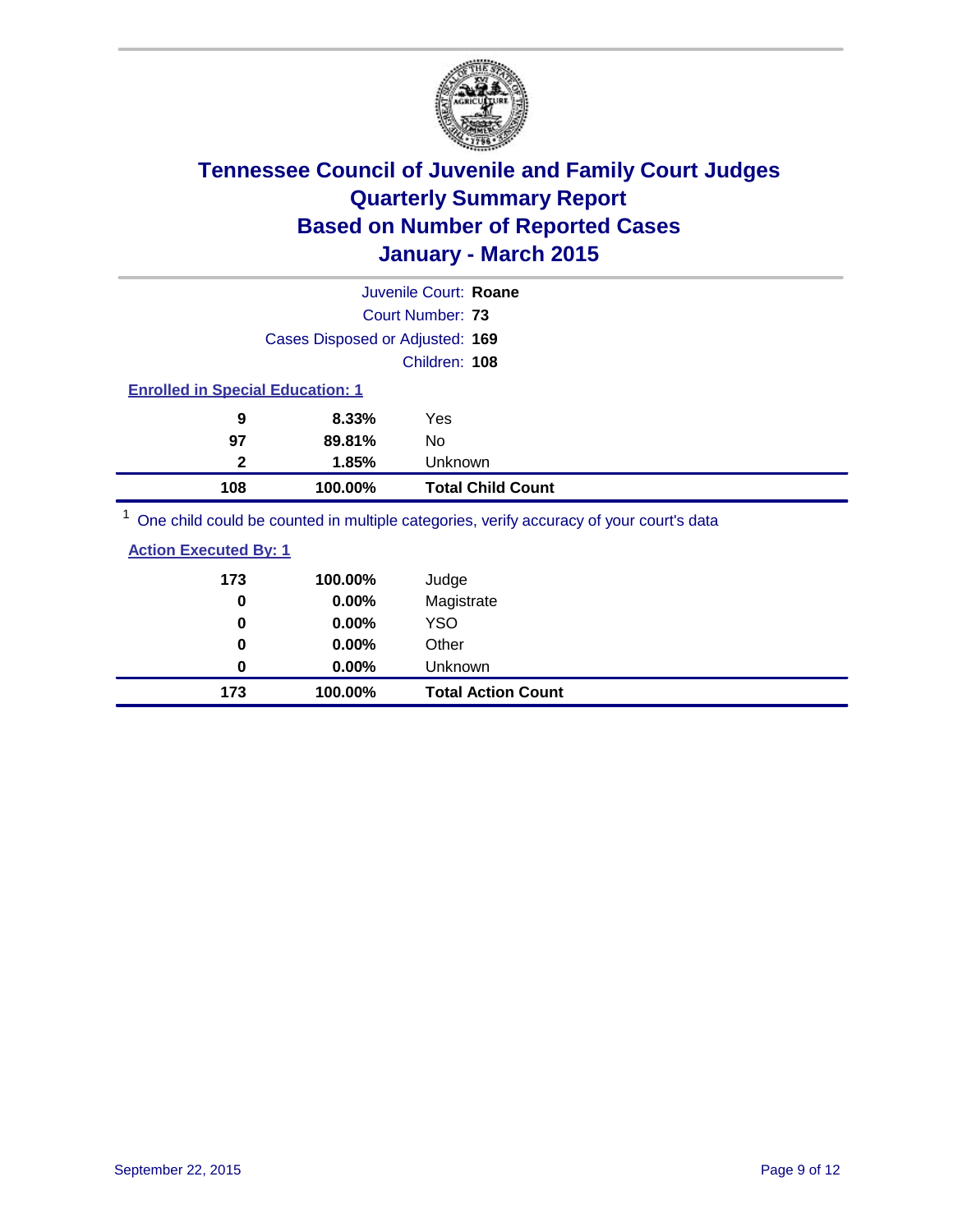

Court Number: **73** Juvenile Court: **Roane** Cases Disposed or Adjusted: **169** Children: **108**

#### **Formal / Informal Actions: 1**

| 47  | 27.17%   | Dismissed                                        |
|-----|----------|--------------------------------------------------|
| 0   | $0.00\%$ | Retired / Nolle Prosequi                         |
| 0   | $0.00\%$ | <b>Complaint Substantiated Delinquent</b>        |
| 11  | 6.36%    | <b>Complaint Substantiated Status Offender</b>   |
| 0   | $0.00\%$ | <b>Complaint Substantiated Dependent/Neglect</b> |
| 0   | $0.00\%$ | <b>Complaint Substantiated Abused</b>            |
| 0   | $0.00\%$ | <b>Complaint Substantiated Mentally III</b>      |
| 6   | 3.47%    | Informal Adjustment                              |
| 0   | $0.00\%$ | <b>Pretrial Diversion</b>                        |
| 0   | $0.00\%$ | <b>Transfer to Adult Court Hearing</b>           |
| 0   | $0.00\%$ | Charges Cleared by Transfer to Adult Court       |
| 0   | $0.00\%$ | Special Proceeding                               |
| ŋ   | $0.00\%$ | <b>Review Concluded</b>                          |
| 109 | 63.01%   | Case Held Open                                   |
| 0   | $0.00\%$ | Other                                            |
| 0   | $0.00\%$ | <b>Unknown</b>                                   |
| 173 | 100.00%  | <b>Total Action Count</b>                        |

<sup>1</sup> If different than number of Referral Reasons (173), verify accuracy of your court's data.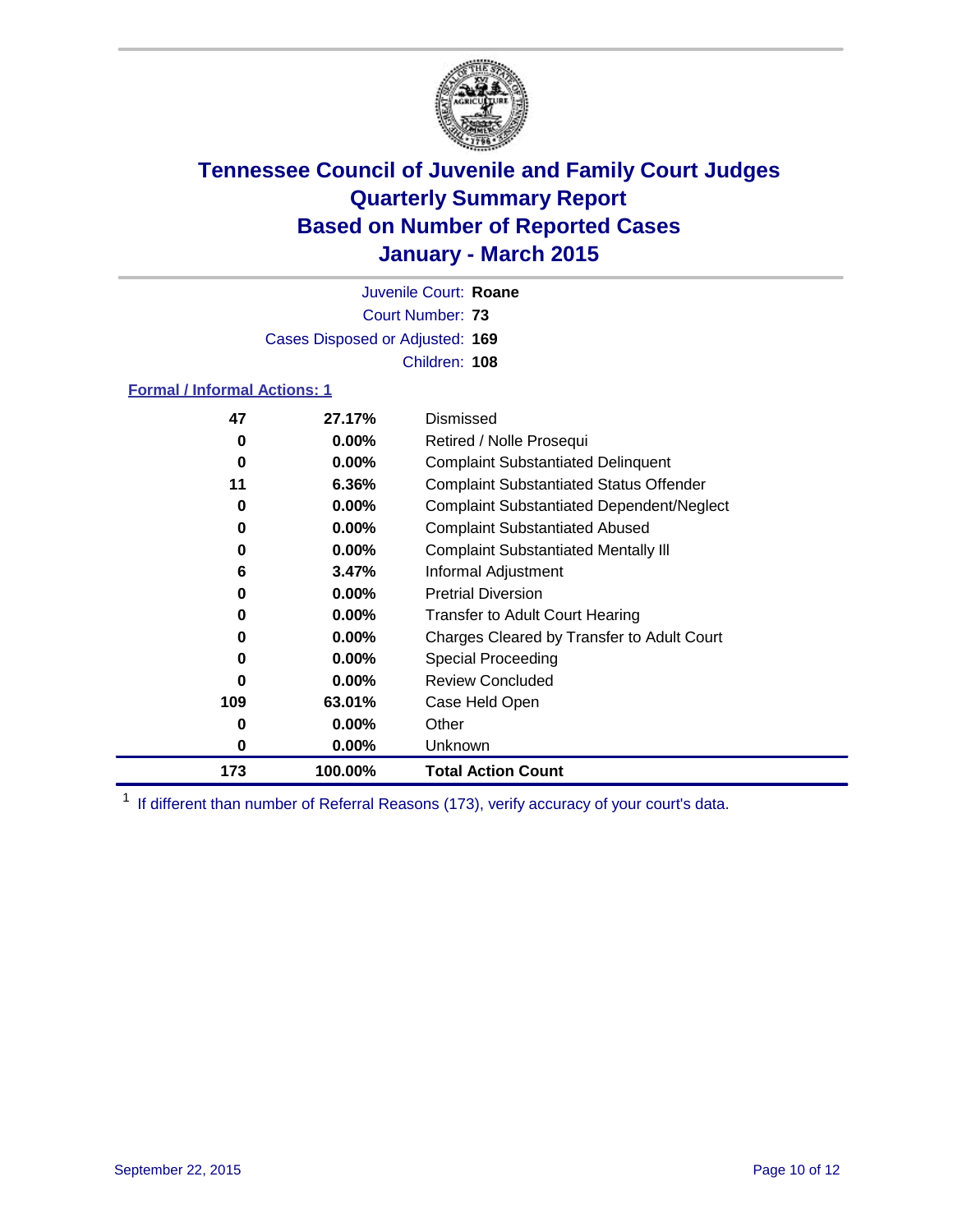

|                       |                                 | Juvenile Court: Roane                                 |
|-----------------------|---------------------------------|-------------------------------------------------------|
|                       |                                 | Court Number: 73                                      |
|                       | Cases Disposed or Adjusted: 169 |                                                       |
|                       |                                 | Children: 108                                         |
| <b>Case Outcomes:</b> |                                 | There can be multiple outcomes for one child or case. |
| 47                    | 22.38%                          | Case Dismissed                                        |
| 0                     | 0.00%                           | Case Retired or Nolle Prosequi                        |
| 0                     | 0.00%                           | Warned / Counseled                                    |
| 101                   | 48.10%                          | Held Open For Review                                  |
| 15                    | 7.14%                           | Supervision / Probation to Juvenile Court             |
| 0                     | 0.00%                           | <b>Probation to Parents</b>                           |
| 0                     | 0.00%                           | Referral to Another Entity for Supervision / Service  |
| 2                     | 0.95%                           | Referred for Mental Health Counseling                 |
| 5                     | 2.38%                           | Referred for Alcohol and Drug Counseling              |
| 0                     | 0.00%                           | Referred to Alternative School                        |
| 0                     | 0.00%                           | Referred to Private Child Agency                      |
| 0                     | 0.00%                           | Referred to Defensive Driving School                  |
| 0                     | 0.00%                           | Referred to Alcohol Safety School                     |
| 0                     | 0.00%                           | Referred to Juvenile Court Education-Based Program    |
| 0                     | 0.00%                           | Driver's License Held Informally                      |
| 0                     | 0.00%                           | <b>Voluntary Placement with DMHMR</b>                 |
| 0                     | 0.00%                           | <b>Private Mental Health Placement</b>                |
| 0                     | 0.00%                           | <b>Private MR Placement</b>                           |
| 0                     | 0.00%                           | Placement with City/County Agency/Facility            |
| 0                     | 0.00%                           | Placement with Relative / Other Individual            |
| 0                     | 0.00%                           | Fine                                                  |
| 10                    | 4.76%                           | <b>Public Service</b>                                 |
| 2                     | 0.95%                           | Restitution                                           |
| 0                     | 0.00%                           | <b>Runaway Returned</b>                               |
| 1                     | 0.48%                           | No Contact Order                                      |
| 0                     | 0.00%                           | Injunction Other than No Contact Order                |
| U                     | 0.00%                           | <b>House Arrest</b>                                   |
| 4                     | 1.90%                           | <b>Court Defined Curfew</b>                           |
| 0                     | 0.00%                           | Dismissed from Informal Adjustment                    |
| 0                     | 0.00%                           | <b>Dismissed from Pretrial Diversion</b>              |
| 0                     | 0.00%                           | Released from Probation                               |
| 0                     | 0.00%                           | <b>Transferred to Adult Court</b>                     |
| 0                     | 0.00%                           | <b>DMHMR Involuntary Commitment</b>                   |
| 0                     | $0.00\%$                        | <b>DCS Commitment - Determinate</b>                   |